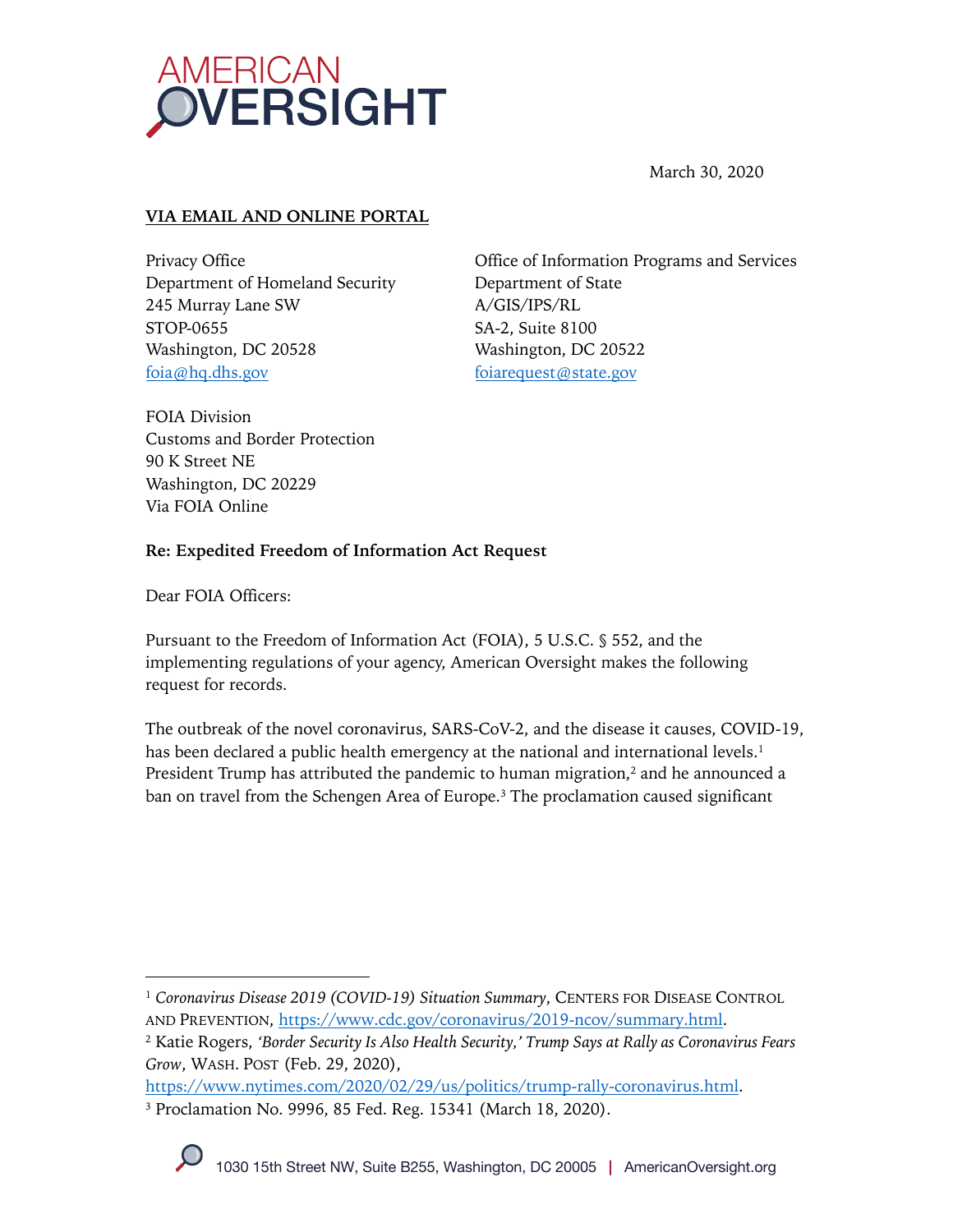confusion<sup>4</sup> and raised questions about political motivation.<sup>5</sup> Experts also expressed doubts about the efficacy of the measure.<sup>6</sup>

American Oversight seeks records with the potential to shed light on this matter.

## **Requested Records**

American Oversight seeks expedited review of this request for the reasons identified below and requests that your agency produce the following records as soon as practicable, and at least within twenty business days:

- 1. All final analyses prepared by your agency's staff regarding the effectiveness of restricting travel from the Schengen Area in response to the novel coronavirus and the disease it causes, COVID-19, as announced by the administration in Proclamation No. 9996 on March 18, 2020.
- 2. All final analyses provided to your agency by any other federal agencies, including but not limited to the Centers for Disease Control and Prevention (CDC), the National Institute of Health (NIH), the National Institute of Allergy and Infectious Diseases (NIAID), or the Food and Drug Administration (FDA), regarding the effectiveness of restricting travel from the Schengen Area in response to the novel coronavirus and the disease it causes, COVID-19, as announced by the administration in Proclamation No. 9996 on March 18, 2020.

At a minimum, a search for responsive records should include a search of the files of the following offices:\*

Department of State

- 1. Immediate Office of the Secretary
- 2. Bureau of Consular Affairs
- 3. Bureau of European and Eurasian Affairs
- 4. Office of Policy Planning
- 5. Bureau of Population, Refugees, and Migration

<sup>4</sup> Jason Carroll & Jessica Moskowitz, *Panic and Confusion as the US Is Set to Start Europe Travel Restrictions Today*, CNN, Mar. 13, 2020, https://www.cnn.com/travel/article/europe-travelrestrictions-chaos/index.html.

<sup>5</sup> Silvia Amaro, *Trump's Travel Ban on Many European Countries Is 'Politically Motivated,' Analysts Say*, CNBC (Mar. 13, 2020, 9:45 AM), https://www.cnbc.com/2020/03/13/trump-travelban-on-europe-is-politically-motivated-analysts-say.html.

<sup>6</sup> Jason Beaubien, *Public Health Experts Question Trump's Ban on Most Travelers from Europe*, NPR (Mar. 12, 2020, 8:43 PM), https://www.npr.org/sections/health-

shots/2020/03/12/815146007/public-health-experts-question-trumps-ban-on-mosttravelers-from-europe.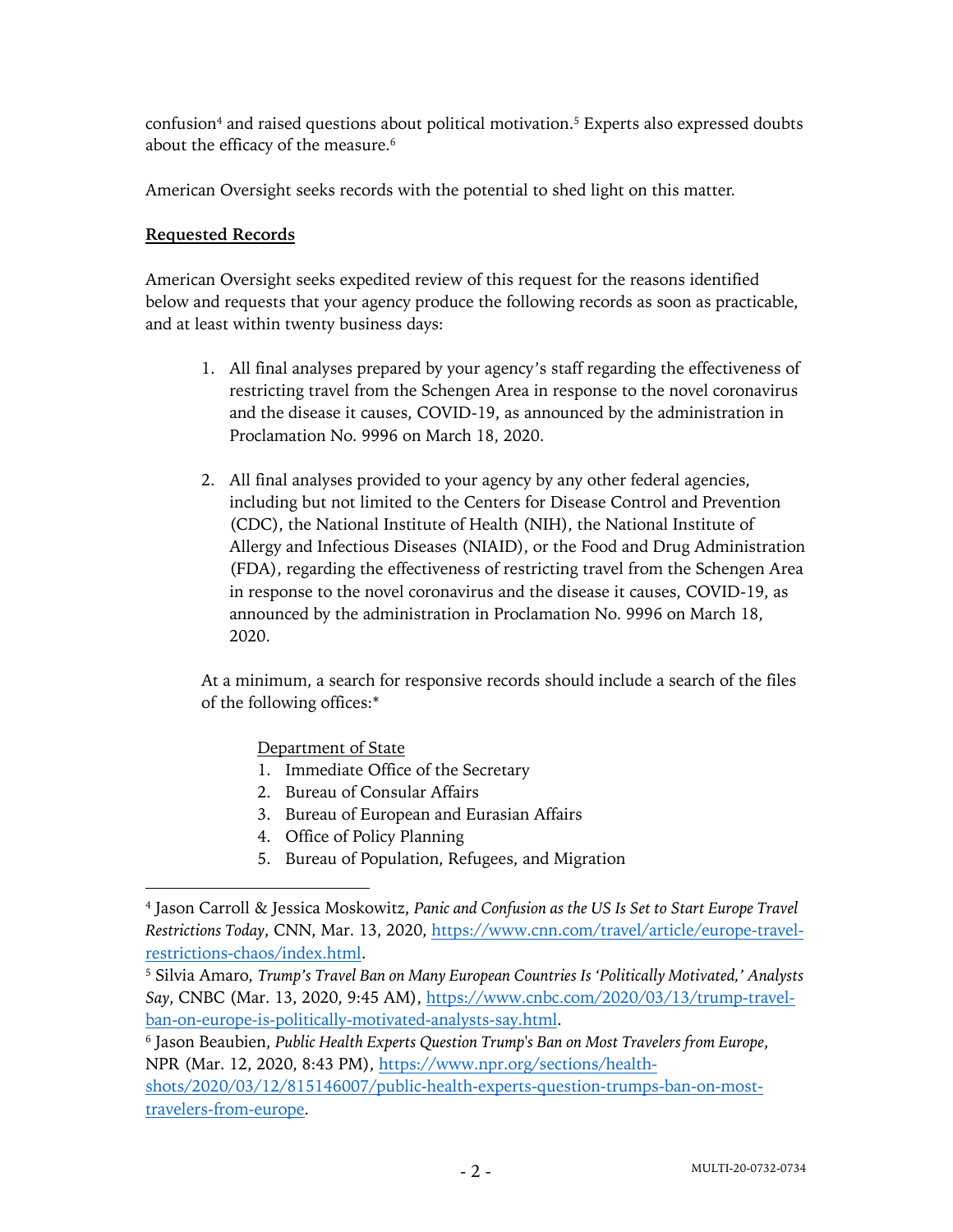Department of Homeland Security

- 1. Immediate Office of the Secretary
- 2. Science and Technology Directorate
- 3. Office of Policy, Strategy, and Plans
- 4. Office of Civil Rights and Civil Liberties

#### Customs and Border Protection

- 1. Immediate Office of the Commissioner
- 2. Office of Field Operations
- 3. Office of International Affairs

Please provide all responsive records from March 11, 2020, through the date of the search.

#### **Fee Waiver Request**

In accordance with 5 U.S.C.  $\S$  552(a)(4)(A)(iii) and your agency's regulations, American Oversight requests a waiver of fees associated with processing this request for records. The subject of this request concerns the operations of the federal government, and the disclosures will likely contribute to a better understanding of relevant government procedures by the general public in a significant way. Moreover, the request is primarily and fundamentally for non-commercial purposes.

American Oversight requests a waiver of fees because disclosure of the requested information is "in the public interest because it is likely to contribute significantly to public understanding of operations or activities of the government."7 The public has a significant interest in the federal government's response to a national public health emergency. Records with the potential to shed light on this matter would contribute significantly to public understanding of operations of the federal government, including the effectiveness of restricting travel from Europe. American Oversight is committed to transparency and makes the responses agencies provide to FOIA requests publicly available, and the public's understanding of the government's activities would be enhanced through American Oversight's analysis and publication of these records.

This request is primarily and fundamentally for non-commercial purposes.<sup>8</sup> As a  $501(c)(3)$ nonprofit, American Oversight does not have a commercial purpose and the release of the information requested is not in American Oversight's financial interest. American Oversight's mission is to promote transparency in government, to educate the public about government activities, and to ensure the accountability of government officials. American Oversight uses the information gathered, and its analysis of it, to educate the public through reports, press releases, or other media. American Oversight also makes

 $7\,5\,$  U.S.C.  $\frac{6}{3}\,552(a)(4)(A)(iii)$ .

<sup>8</sup> *See* 5 U.S.C. § 552(a)(4)(A)(iii).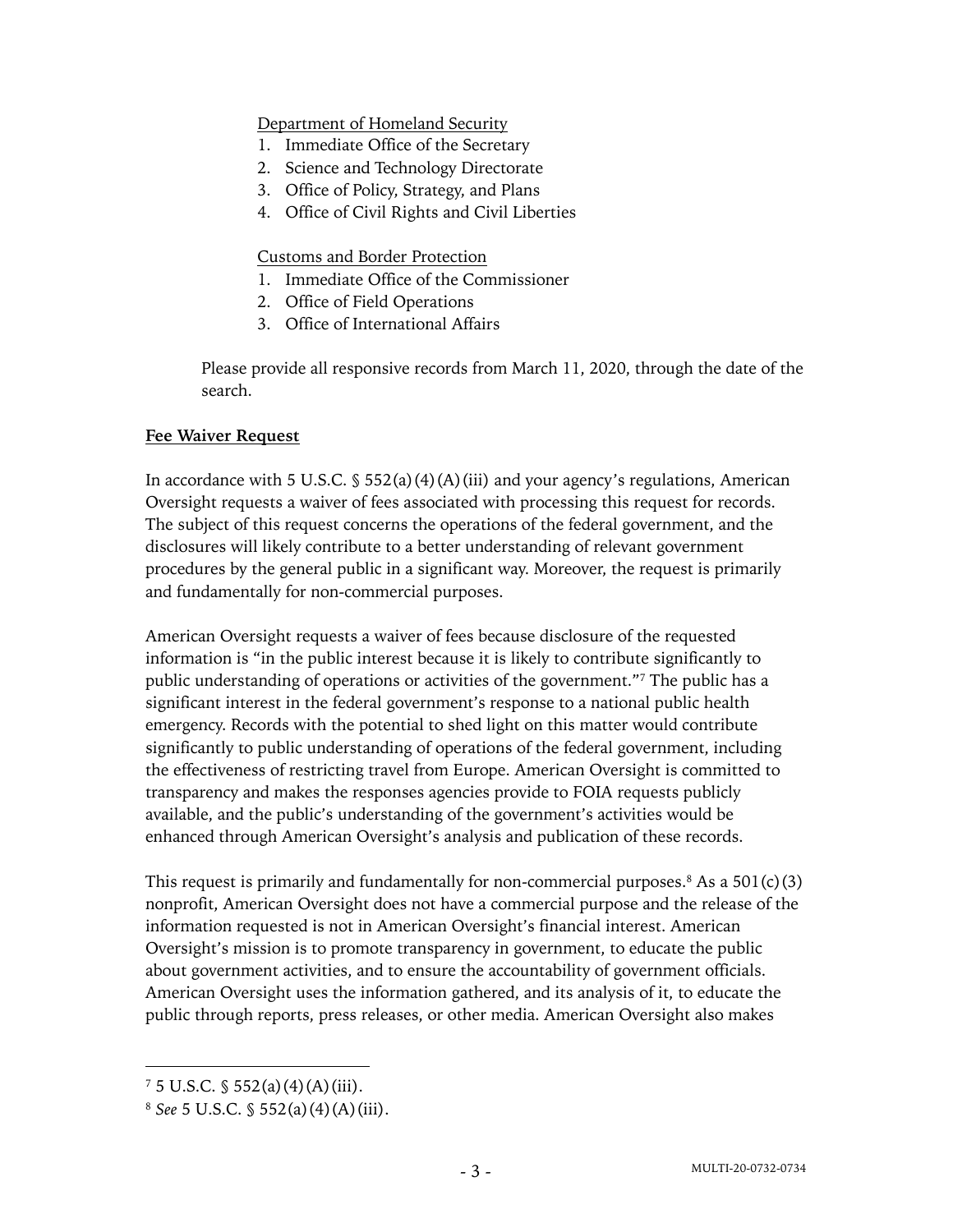materials it gathers available on its public website and promotes their availability on social media platforms, such as Facebook and Twitter.9

American Oversight has also demonstrated its commitment to the public disclosure of documents and creation of editorial content through numerous substantive analyses posted to its website. <sup>10</sup> Examples reflecting this commitment to the public disclosure of documents and the creation of editorial content include the posting of records related to an ethics waiver received by a senior Department of Justice attorney and an analysis of what those records demonstrated regarding the Department's process for issuing such waivers;<sup>11</sup> posting records received as part of American Oversight's "Audit the Wall" project to gather and analyze information related to the administration's proposed construction of a barrier along the U.S.-Mexico border, and analyses of what those records reveal;<sup>12</sup> posting records regarding potential self-dealing at the Department of Housing & Urban Development and related analysis; $13$  posting records and analysis relating to the federal government's efforts to sell nuclear technology to Saudi Arabia;<sup>14</sup> posting records and analysis regarding the Department of Justice's decision in response to demands from Congress to direct a U.S. Attorney to undertake a wide-ranging review and make recommendations regarding criminal investigations relating to the President's political opponents and allegations of misconduct by the Department of Justice itself and the Federal Bureau of Investigation.<sup>15</sup>

<sup>12</sup> *See generally Audit the Wall*, AMERICAN OVERSIGHT,

<sup>9</sup> American Oversight currently has approximately 12,200 page likes on Facebook and 102,300 followers on Twitter. American Oversight, FACEBOOK,

https://www.facebook.com/weareoversight/ (last visited Mar 27, 2020); American Oversight (@weareoversight), TWITTER, https://twitter.com/weareoversight (last visited Mar. 27, 2020).

<sup>&</sup>lt;sup>10</sup> News, AMERICAN OVERSIGHT, https://www.americanoversight.org/blog.

<sup>11</sup> *DOJ Records Relating to Solicitor General Noel Francisco's Recusal*, AMERICAN OVERSIGHT, https://www.americanoversight.org/document/doj-civil-division-response-noel-franciscocompliance; *Francisco & the Travel Ban: What We Learned from the DOJ Documents*, AMERICAN OVERSIGHT, https://www.americanoversight.org/francisco-the-travel-ban-what-welearned-from-the-doj-documents.

https://www.americanoversight.org/investigation/audit-the-wall; *see*, *e.g.*, *Border Wall Investigation Report: No Plans, No Funding, No Timeline, No Wall*, AMERICAN OVERSIGHT, https://www.americanoversight.org/border-wall-investigation-report-no-plans-nofunding-no-timeline-no-wall.

<sup>13</sup> *Documents Reveal Ben Carson Jr.'s Attempts to Use His Influence at HUD to Help His Business*, AMERICAN OVERSIGHT, https://www.americanoversight.org/documents-reveal-ben-carsonjr-s-attempts-to-use-his-influence-at-hud-to-help-his-business.

<sup>14</sup> *Investigating the Trump Administration's Efforts to Sell Nuclear Technology to Saudi Arabia*, AMERICAN OVERSIGHT, https://www.americanoversight.org/investigating-the-trumpadministrations-efforts-to-sell-nuclear-technology-to-saudi-arabia.

<sup>15</sup> *Sessions' Letter Shows DOJ Acted On Trump's Authoritarian Demand to Investigate Clinton*, AMERICAN OVERSIGHT, https://www.americanoversight.org/sessions-letter.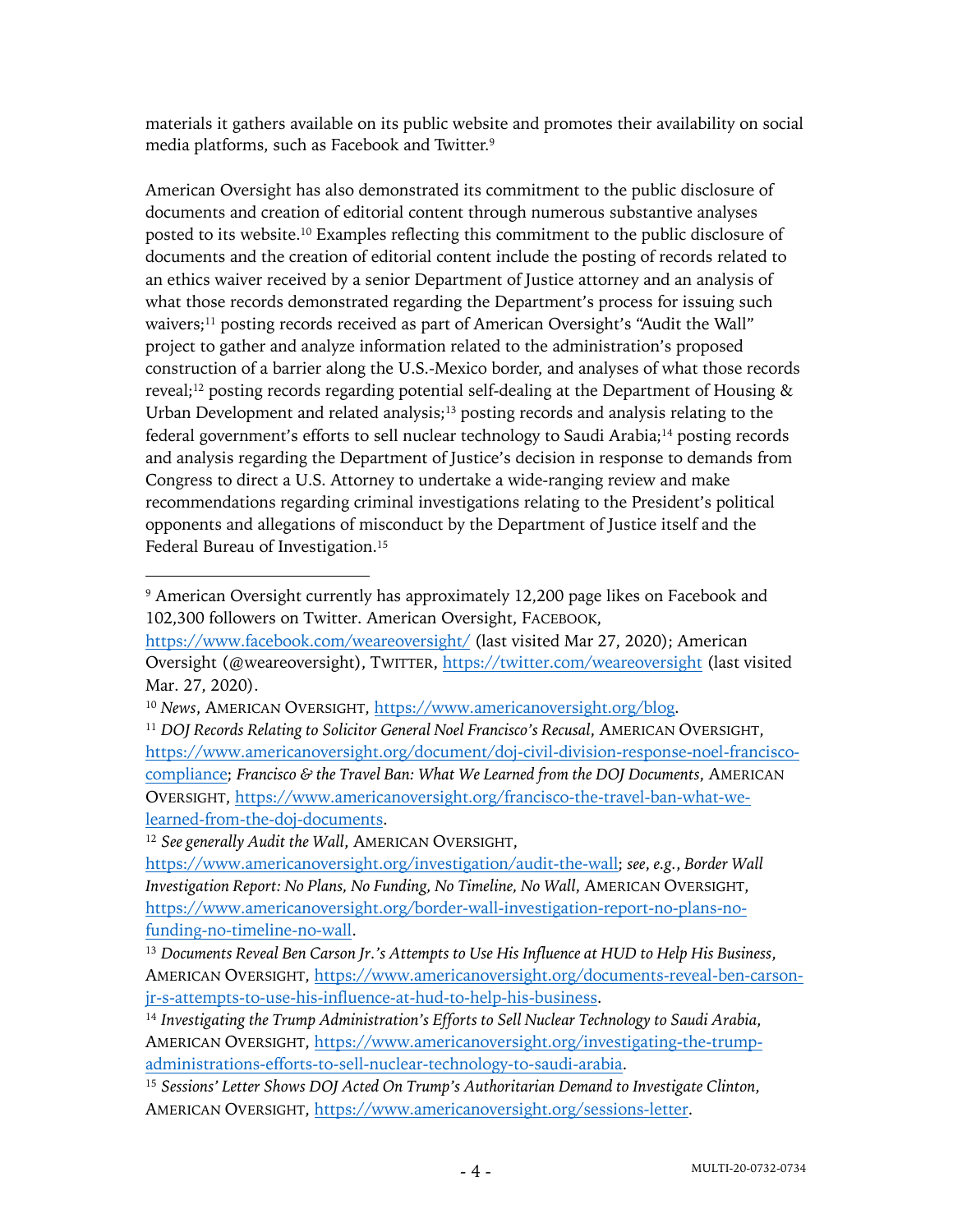Accordingly, American Oversight qualifies for a fee waiver.

# **Application for Expedited Processing**

Pursuant to 5 U.S.C. § 552(a)(6)(E)(1), American Oversight requests that your agency expedite the processing of this request.

I certify to be true and correct to the best of my knowledge and belief that the information requested is urgently needed in order to inform the public concerning actual or alleged government activity, and American Oversight is primarily engaged in disseminating the information it received from public records requests to the public.

Recent reporting demonstrates that there is clearly an urgent need to inform the public regarding the matters that are the subject of American Oversight's FOIA request. First, American Oversight has requested records with the potential to shed light on the steps the administration has undertaken to manage a public health emergency at both national and international levels. Because the virus has spread rapidly and has already killed over one thousand people in the United States, $16$  there is plainly an urgent need to inform the public about the actions that the government has taken to mitigate the spread and treat the ongoing cases, including banning travel from Europe. This ban directly affects individuals currently residing in more than two-dozen countries, and comes with expansive indirect consequences.<sup>17</sup> Yet, experts have questioned whether it will actually protect American residents from the coronavirus, which was already quickly spreading across the country.18 The public has a need to know whether this currently in-effect policy is actually justified.

Moreover, I certify to be true and correct to the best of my knowledge and belief that there is an urgent need to inform the public about testing for coronavirus. American Oversight's request seeks information that can shed light on the role that top government officials have played in the crisis, including the extent to which they were informed about risks and involved in implementing policies designed to mitigate those risks. The public urgently needs the information to understand the extent of the growing health crisis and make decisions that promote public health and mitigate the spread of the disease.

<sup>16</sup> Abigail Hauslohner et al., *U.S. Deaths from Coronavirus Top 1,000, Amid Incomplete Reporting from Authorities and Anguish from Those Left Behind*, WASH. POST, Mar. 26, 2020, https://www.washingtonpost.com/national/us-deaths-from-coronavirus-top-1000-amidincomplete-reporting-from-authorities-and-anguish-from-those-leftbehind/2020/03/26/2c487ba2-6ad0-11ea-9923-57073adce27c\_story.html.

<sup>17</sup> *See, e.g.*, Natasha Frost, *The European Travel Ban Will Have Far-Reaching Consequences*, QUARTZ, Mar. 12, 2020, https://qz.com/1817344/the-consequences-of-a-month-of-no-usbound-travel-from-europe/.

<sup>18</sup> Nicole Narea, *Coronavirus Is Already Here. Blocking Travelers Won't Prevent Its Spread.*, VOX (Mar. 14, 2020, 3:35 P.M.), https://www.vox.com/2020/3/12/21176669/travel-bantrump-coronavirus-china-italy-europe.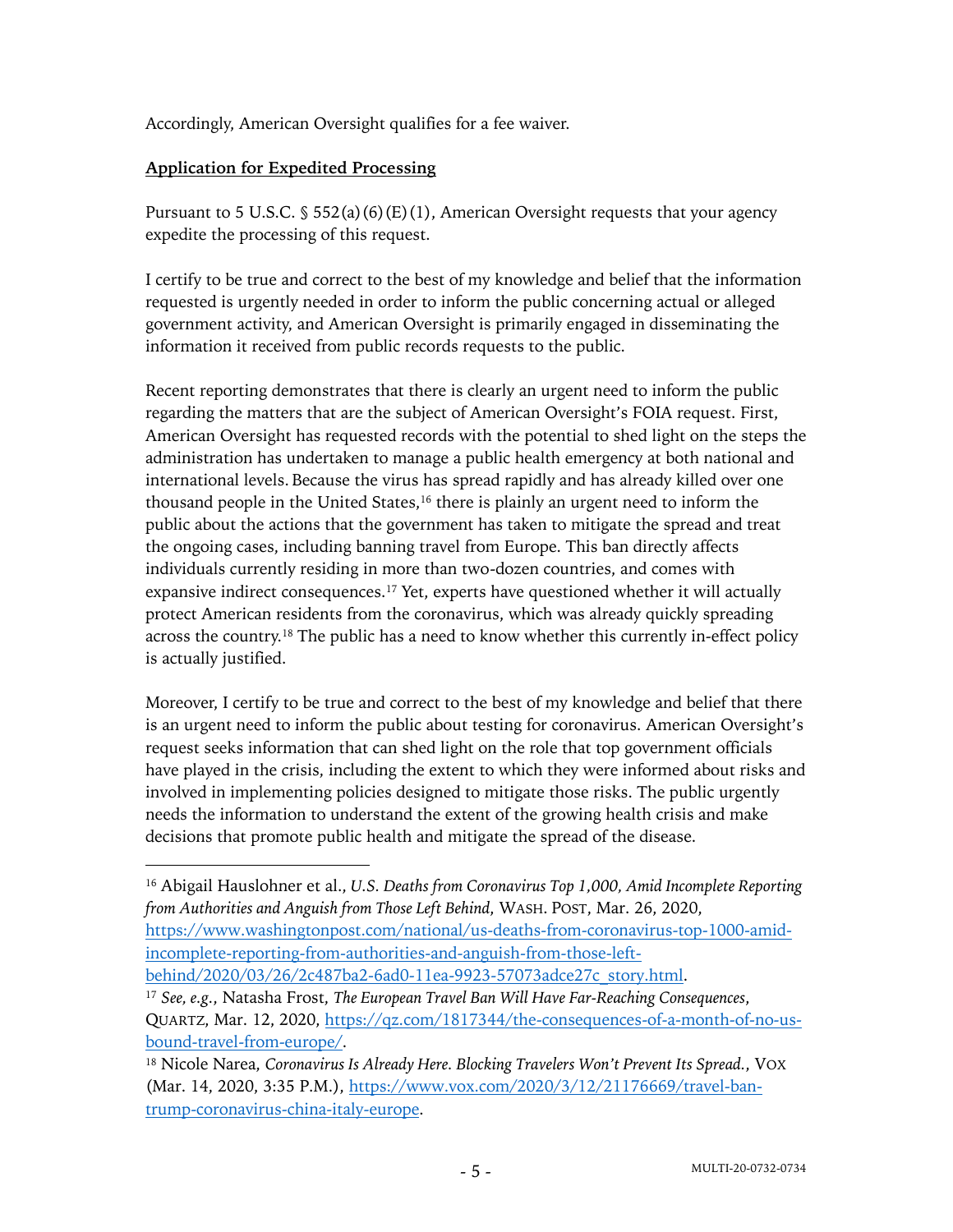I further certify that American Oversight is primarily engaged in disseminating information to the public. American Oversight's mission is to promote transparency in government, to educate the public about government activities, and to ensure the accountability of government officials. Similar to other organizations that have been found to satisfy the criteria necessary to qualify for expedition,<sup>19</sup> American Oversight "'gathers information of potential interest to a segment of the public, uses its editorial skills to turn the raw material into a distinct work, and distributes that work to an audience.<sup>'"20</sup> American Oversight uses the information gathered, and its analysis of it, to educate the public through reports, press releases, and other media. American Oversight also makes materials it gathers available on its public website and promotes their availability on social media platforms, such as Facebook and Twitter.<sup>21</sup> As discussed previously, American Oversight has demonstrated its commitment to the public disclosure of documents and creation of editorial content. <sup>22</sup>

Accordingly, American Oversight's request satisfies the criteria for expedition.

<sup>19</sup> *See ACLU v. U.S. Dep't of Justice*, 321 F. Supp. 2d 24, 30–31 (D.D.C. 2004); *EPIC v. Dep't of Defense*, 241 F. Supp. 2d 5, 15 (D.D.C. 2003).

<sup>20</sup> *ACLU*, 321 F. Supp. 2d at 29 n.5 (quoting *EPIC*, 241 F. Supp. 2d at 11).

<sup>&</sup>lt;sup>21</sup> American Oversight currently has approximately 15,500 page likes on Facebook and 102,400 followers on Twitter. American Oversight, FACEBOOK,

https://www.facebook.com/weareoversight/ (last visited Mar. 12, 2020); American Oversight (@weareoversight), TWITTER, https://twitter.com/weareoversight (last visited Mar. 12, 2020).

<sup>22</sup> *See generally News*, AMERICAN OVERSIGHT, https://www.americanoversight.org/blog; *see*, *e.g.*, *DOJ Civil Division Response Noel Francisco Compliance*, AMERICAN OVERSIGHT,

https://www.americanoversight.org/document/doj-civil-division-response-noel-franciscocompliance; *Francisco & the Travel Ban: What We Learned from the DOJ Documents*, AMERICAN OVERSIGHT, https://www.americanoversight.org/francisco-the-travel-ban-what-welearned-from-the-doj-documents; *Audit the Wall*, AMERICAN OVERSIGHT,

https://www.americanoversight.org/investigation/audit-the-wall; *Border Wall Investigation Report: No Plans, No Funding, No Timeline, No Wall*, AMERICAN OVERSIGHT,

https://www.americanoversight.org/border-wall-investigation-report-no-plans-nofunding-no-timeline-no-wall; *Documents Reveal Ben Carson Jr.'s Attempts to Use His Influence at HUD to Help His Business*, AMERICAN OVERSIGHT,

https://www.americanoversight.org/documents-reveal-ben-carson-jr-s-attempts-to-usehis-influence-at-hud-to-help-his-business; *Investigating the Trump Administration's Efforts to Sell Nuclear Technology to Saudi Arabia*, AMERICAN OVERSIGHT,

https://www.americanoversight.org/investigating-the-trump-administrations-efforts-to-

sell-nuclear-technology-to-saudi-arabia; *Sessions' Letter Shows DOJ Acted On Trump's Authoritarian Demand to Investigate Clinton*, AMERICAN OVERSIGHT,

https://www.americanoversight.org/sessions-letter.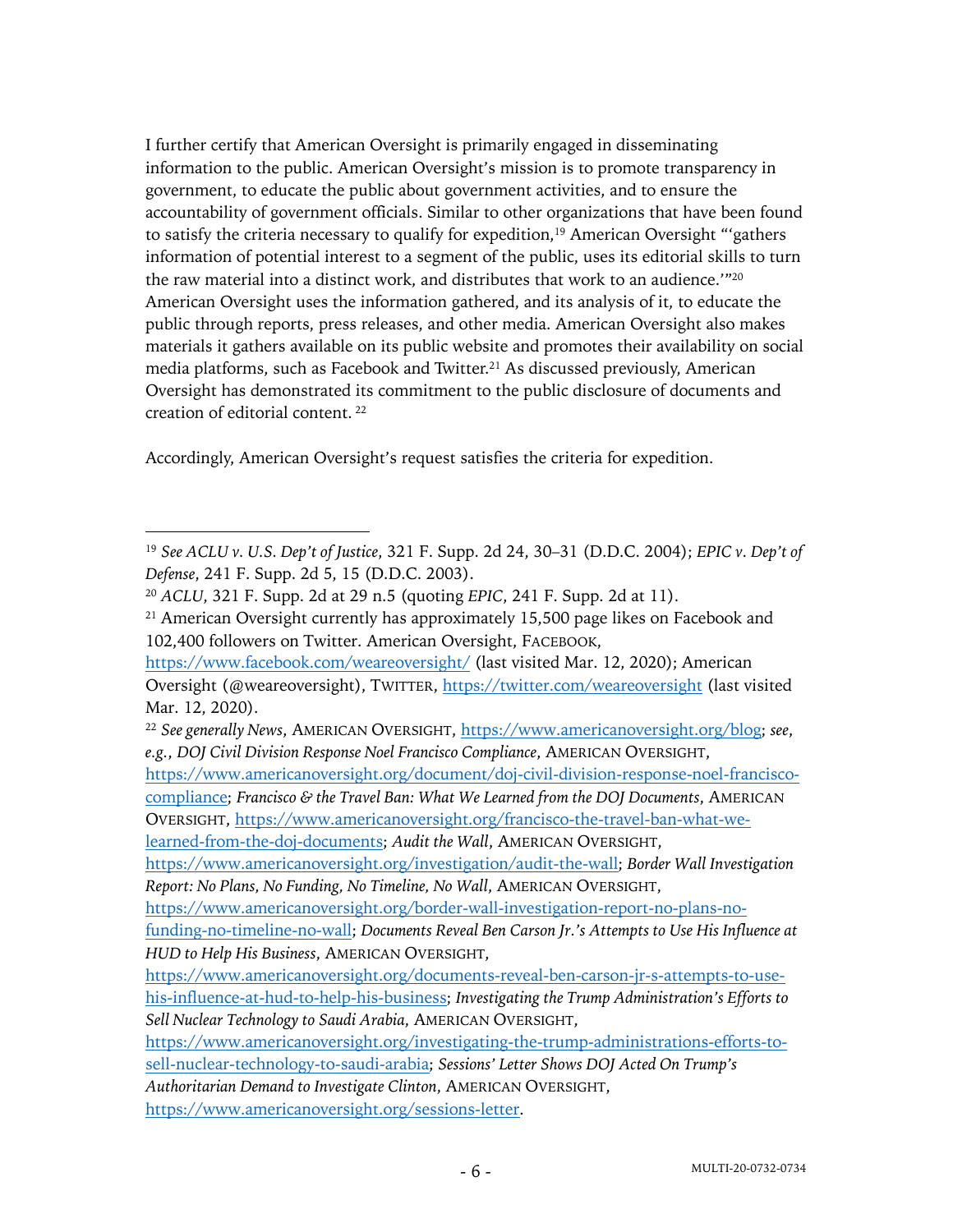## **Guidance Regarding the Search & Processing of Requested Records**

In connection with its request for records, American Oversight provides the following guidance regarding the scope of the records sought and the search and processing of records:

- Please search all locations and systems likely to have responsive records, regardless of format, medium, or physical characteristics. For instance, if the request seeks "communications," please search all locations likely to contain communications, including relevant hard-copy files, correspondence files, appropriate locations on hard drives and shared drives, emails, text messages or other direct messaging systems (such as iMessage, WhatsApp, Signal, or Twitter direct messages),voicemail messages, instant messaging systems such as Lync or ICQ, and shared messages systems such as Slack.
- § In conducting your search, please understand the terms "record," "document," and "information" in their broadest sense, to include any written, typed, recorded, graphic, printed, or audio material of any kind. We seek records of any kind, including electronic records, audiotapes, videotapes, and photographs, as well as letters, emails, facsimiles, telephone messages, voice mail messages and transcripts, notes, or minutes of any meetings, telephone conversations or discussions.
- Our request for records includes any attachments to those records or other materials enclosed with those records when they were previously transmitted. To the extent that an email is responsive to our request, our request includes all prior messages sent or received in that email chain, as well as any attachments to the email.
- § Please search all relevant records or systems containing records regarding agency business. Do not exclude records regarding agency business contained in files, email accounts, or devices in the personal custody of your officials, such as personal email accounts or text messages. Records of official business conducted using unofficial systems or stored outside of official files are subject to the Federal Records Act and FOIA.23 It is not adequate to rely on policies and procedures that require officials to move such information to official systems within a certain period of time; American Oversight has a right to records contained in those files even if material has not yet been moved to official systems or if officials have, by intent or through negligence, failed to meet their obligations.<sup>24</sup>

<sup>23</sup> *See Competitive Enter. Inst. v. Office of Sci. & Tech. Policy*, 827 F.3d 145, 149–50 (D.C. Cir. 2016); *cf. Judicial Watch, Inc. v. Kerry*, 844 F.3d 952, 955–56 (D.C. Cir. 2016). <sup>24</sup> *See Competitive Enter. Inst. v. Office of Sci. & Tech. Policy*, No. 14-cv-765, slip op. at 8 (D.D.C. Dec. 12, 2016).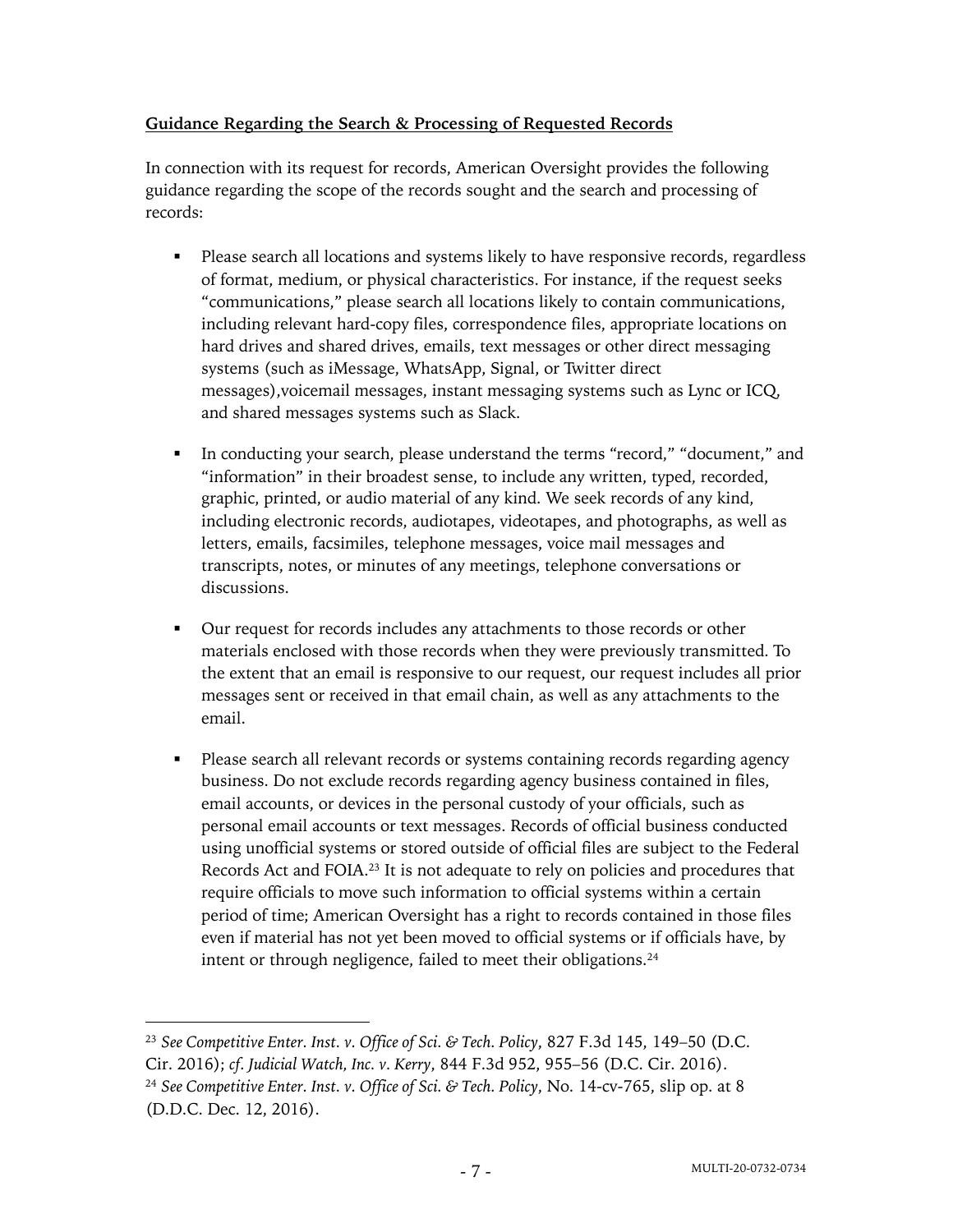- Please use all tools available to your agency to conduct a complete and efficient search for potentially responsive records. Agencies are subject to government-wide requirements to manage agency information electronically,25 and many agencies have adopted the National Archives and Records Administration (NARA) Capstone program, or similar policies. These systems provide options for searching emails and other electronic records in a manner that is reasonably likely to be more complete than just searching individual custodian files. For example, a custodian may have deleted a responsive email from his or her email program, but your agency's archiving tools may capture that email under Capstone. At the same time, custodian searches are still necessary; agencies may not have direct access to files stored in .PST files, outside of network drives, in paper format, or in personal email accounts.
- § In the event some portions of the requested records are properly exempt from disclosure, please disclose any reasonably segregable non-exempt portions of the requested records. If a request is denied in whole, please state specifically why it is not reasonable to segregate portions of the record for release.
- Please take appropriate steps to ensure that records responsive to this request are not deleted by the agency before the completion of processing for this request. If records potentially responsive to this request are likely to be located on systems where they are subject to potential deletion, including on a scheduled basis, please take steps to prevent that deletion, including, as appropriate, by instituting a litigation hold on those records.

### **Conclusion**

If you have any questions regarding how to construe this request for records or believe that further discussions regarding search and processing would facilitate a more efficient production of records of interest to American Oversight, please do not hesitate to contact American Oversight to discuss this request. American Oversight welcomes an opportunity to discuss its request with you before you undertake your search or incur search or duplication costs. By working together at the outset, American Oversight and your agency can decrease the likelihood of costly and time-consuming litigation in the future.

Where possible, please provide responsive material in an electronic format by email. Alternatively, please provide responsive material in native format or in PDF format on a USB drive. Please send any responsive material being sent by mail to American Oversight,

office/2011/11/28/presidential-memorandum-managing-government-records; Office of Mgmt. & Budget, Exec. Office of the President, Memorandum for the Heads of Executive Departments & Independent Agencies, "Managing Government Records Directive," M-12-18 (Aug. 24, 2012), https://www.archives.gov/files/records-mgmt/m-12-18.pdf.

<sup>25</sup> Presidential Memorandum—Managing Government Records, 76 Fed. Reg. 75,423 (Nov. 28, 2011), https://obamawhitehouse.archives.gov/the-press-